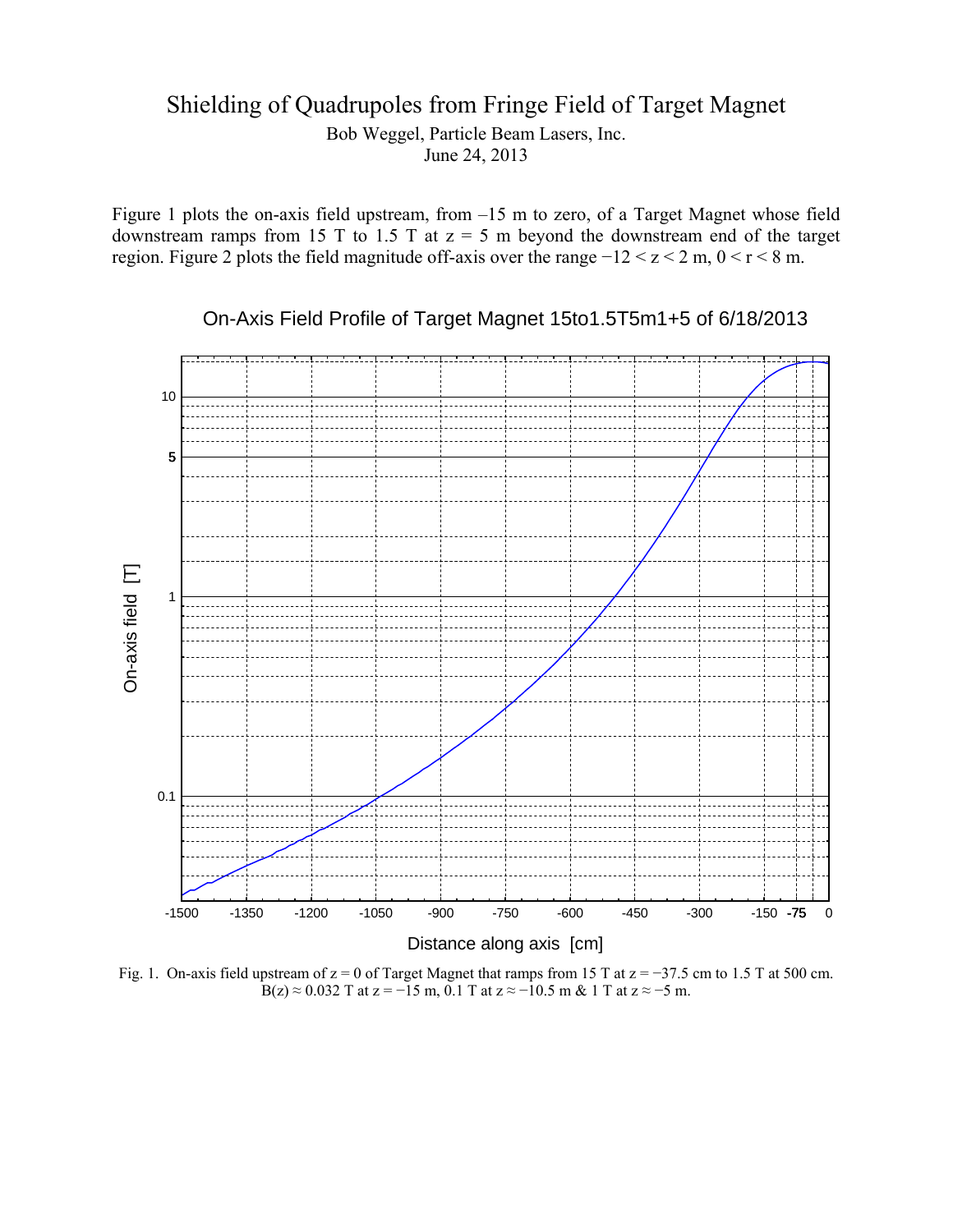

Fig. 2. Log<sub>10</sub> of field |B| [in teslas] of Target Magnet. Contours are  $[10^{-1.3} \approx 0.05$  (navy), 0.1, 0.2, 0.5, 1 (maroon)].

Figures 3a-d plot the field with an annular disc of soft iron with inner radius of 0.3 m and outer radius of either 3 m, 4 m, 5 m or 6 m; the corresponding disc thicknesses, to avoid saturation, are [60, 80, 100, 120] cm. The respective masses are [131, 312, 610, 1056] metric tonnes.



Fig. 3a&b. Field with annular iron disc of 30-cm I.R.; in white areas, B > 2 T. Left: O.R.= 3 m; t = 60 cm; M = 131 metric tonnes. Contours are [10<sup>−</sup>1.4 ≈ 0.04 (navy), 0.05, 0.063, 0.08, 0.1, 0.126, 0.16, 0.2, 0.25, 0.32, 0.4, 0.5, 0.63, 0.8, 1, 1.26, 1.6, 2 (maroon)]. Right: O.R.= 4 m; t = 80 cm; M = 312 tonnes.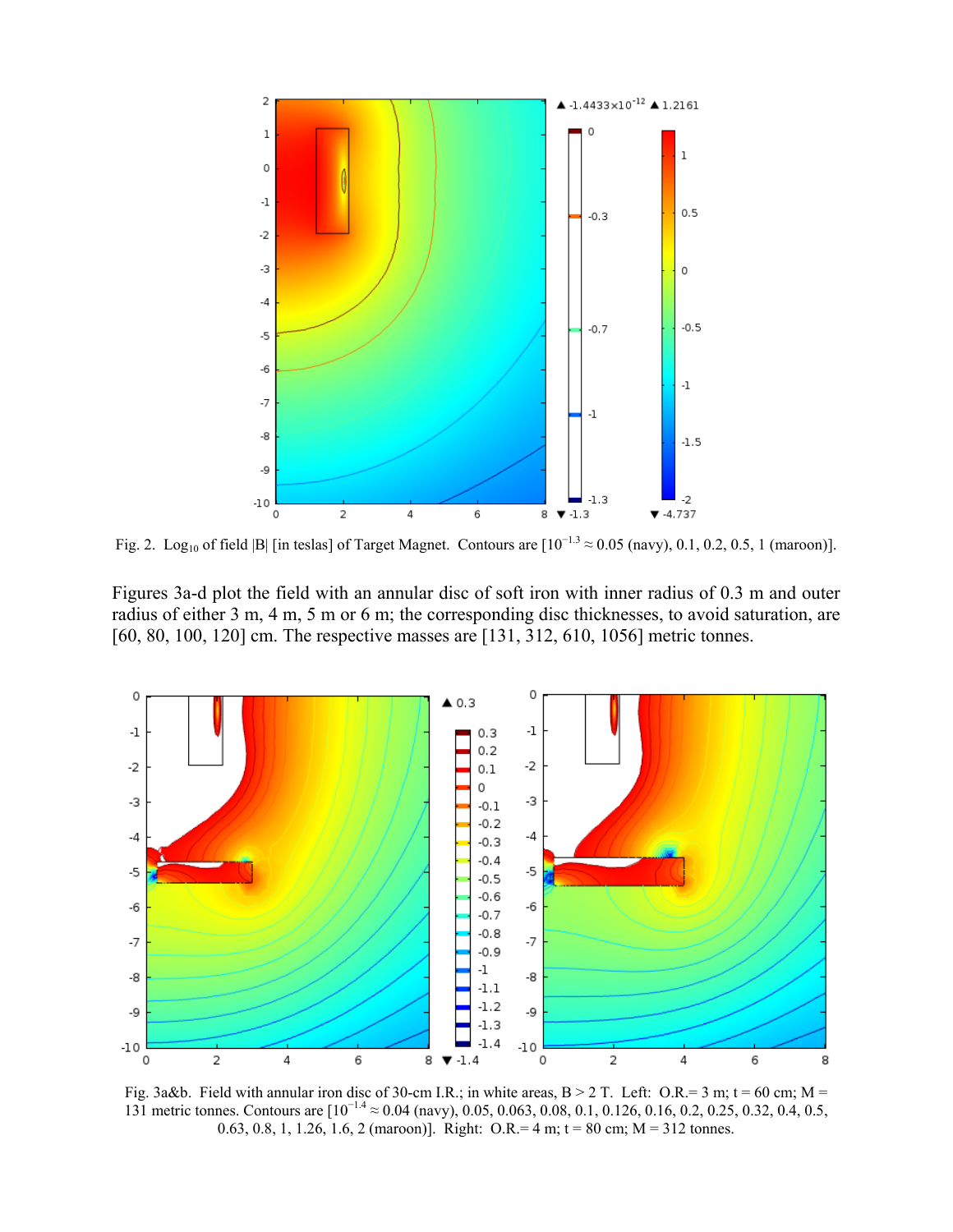

Fig. 3c&d. Log<sub>10</sub> of field with annular disc of 30-cm I.R. Left: O.R. = 5 m; t = 100 cm; M = 610 tonnes. Right:  $O.R. = 6 m$ ;  $t = 120 cm$ ;  $M = 1056$  tonnes.

Figures 4a&b plot the field with shielding in the form of a cylindrical shell of 1-m I.R. In Fig. 4a the length is 3 m, the thickness is 80 cm, and the mass is 165 tonnes. In Fig. 4b,  $L = 4$  m,  $t = 100$ cm and  $M = 294$  tonnes. The shielding is globally worse but locally much better than with an annular disc.

Figure 5 shows that adding an upstream flange greatly reduces the field penetration into the upstream mouth of the cylinder.



Fig. 4a&b. Log<sub>10</sub> of field with thick-walled cylinder of 1-m I.R. Left: L = 3 m; t = 80 cm; M = 165 tonnes. Right: L = 4 m; t = 100 cm;  $M = 294$  tonnes.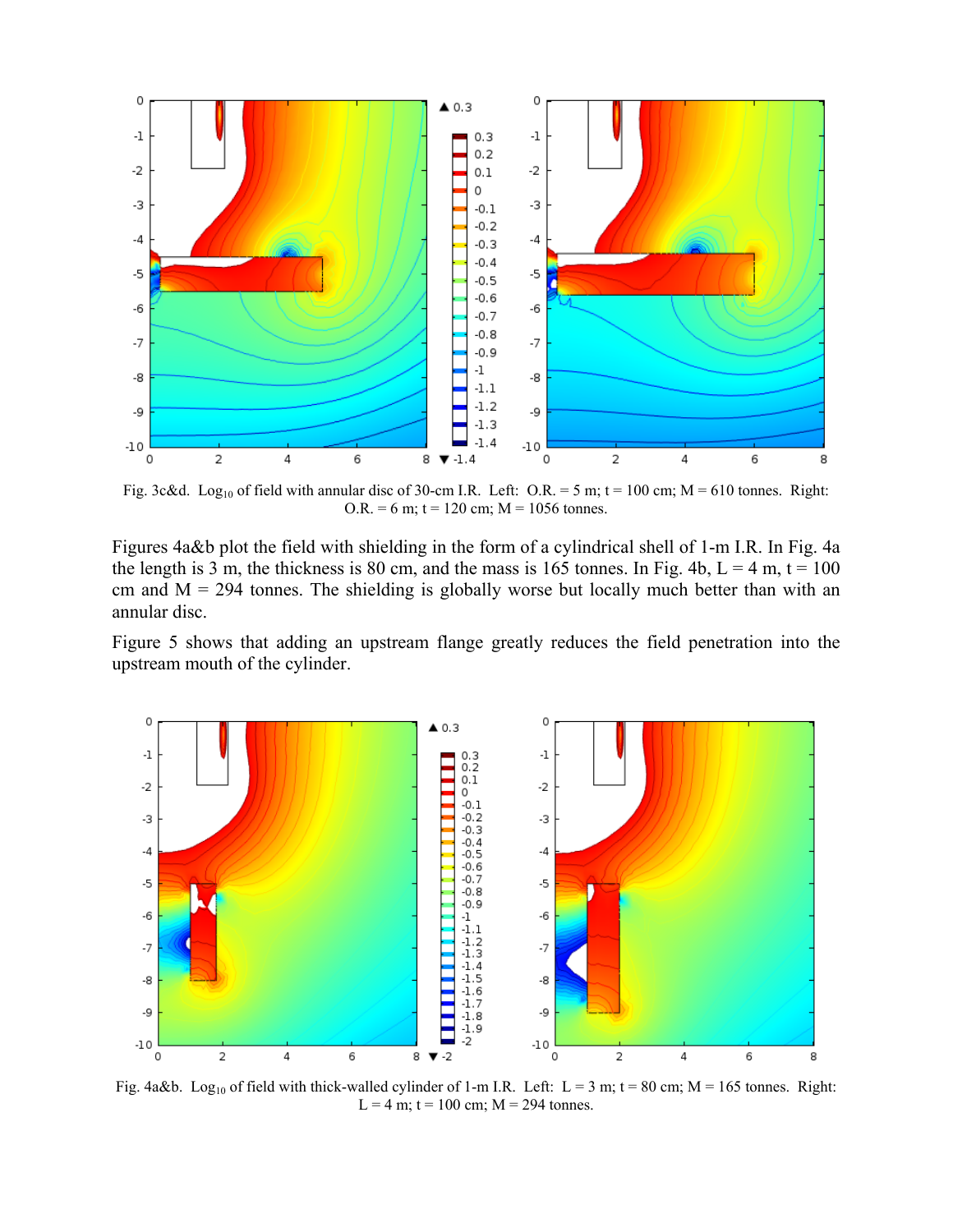

Fig. 5a&b. Log<sub>10</sub> of field with cylindrical shell of 1-m I.R. & upstream flange of 0.3-m I.R. Left: L = 3 m; t = 80 cm;  $M \approx 171$  tonnes. Right: L = 4 m; t = 100 cm; M  $\approx$  303 tonnes.

Figure 6 demonstrates the improvement in shielding quality and cost of shrinking the I.R. of the cylinder from 100 cm to 60 cm and of the flange from 30 cm to 15 cm.



Fig. 6. Log<sub>10</sub> of field with cylindrical shell of 0.6-m I.R., 3-m length & 100-cm thickness, with flange of 15-cm I.R.;  $M \approx 163$  tonnes.